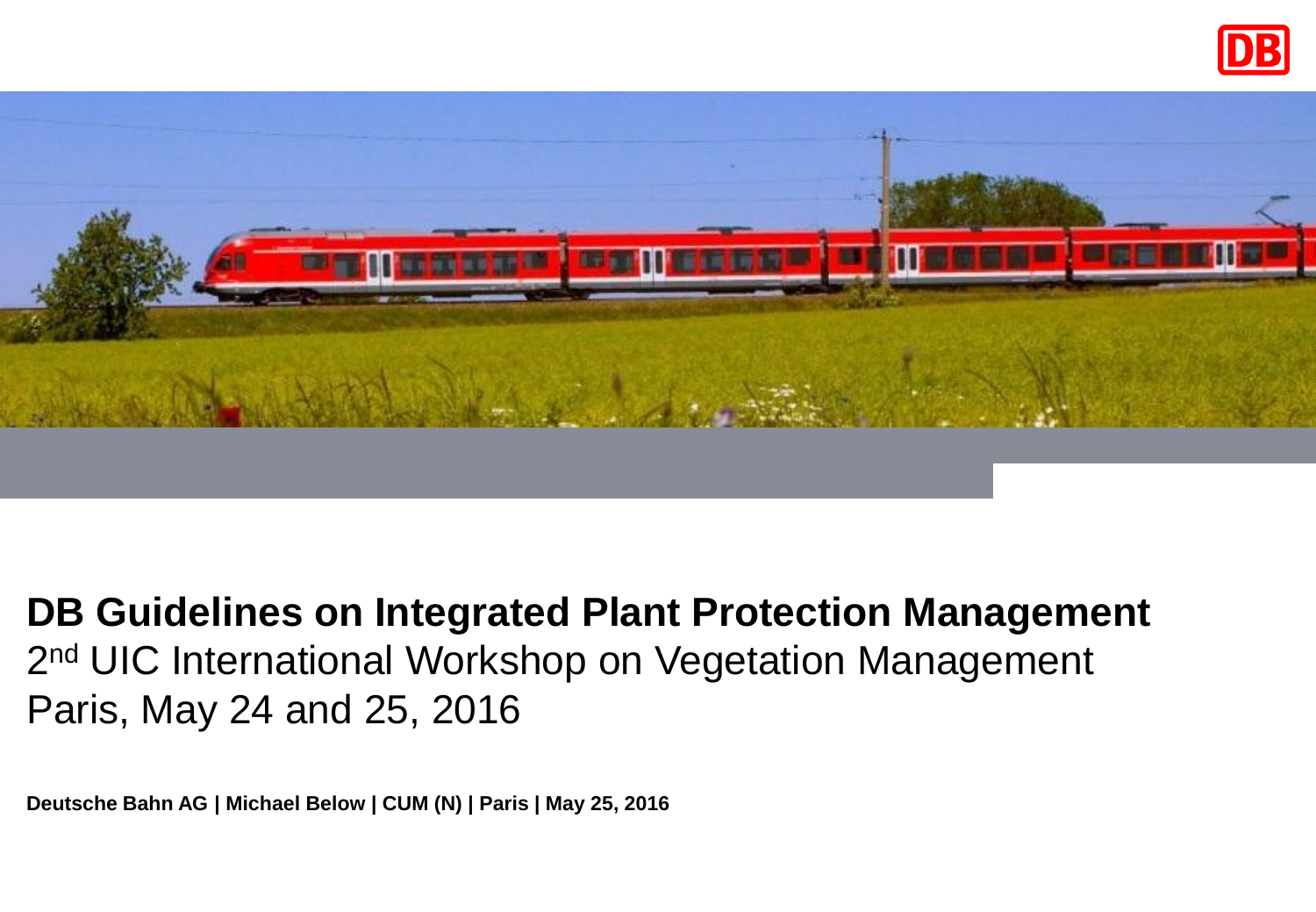The Three Guidelines on Integrated Plant Protection Management of Deutsche Bahn AG are fixed within the DB Directive 190.0101A50 since August 28, 2014



and, BC 02, 2011

#### Integrierter Pflanzenschutz im DB-Konzern in **Deutschland**

Leitlinien für eine nachhaltige Vegetationspflege im Rahmen der Instandhaltung von Anlagen und Flächen

> Dautsche Rahn AC DR Umwelt Caroline-Michaelis-Str. 5-11 10115 Berlin

**1 Introduction and Aim**

#### **2 Legal Frame**

- **3 Common Principle of Weed Control at Deutsche Bahn AG in Germany**
- **4 Guideline Weed Control for unsealed Areas**
- **4.1 Description and Characterisation**
- **4.2 Need of Weed Control Measures**
- **4.3 Operation of Weed Control Measures in Terms of the EU-Guideline 2009/128/EG Appendix III**

#### **5 Guideline Weed Control for unsealed Areas 5.1 …**

**…**

#### **6 Guideline Weed Control for Railway Tracks**

**6.1 …**

**…**

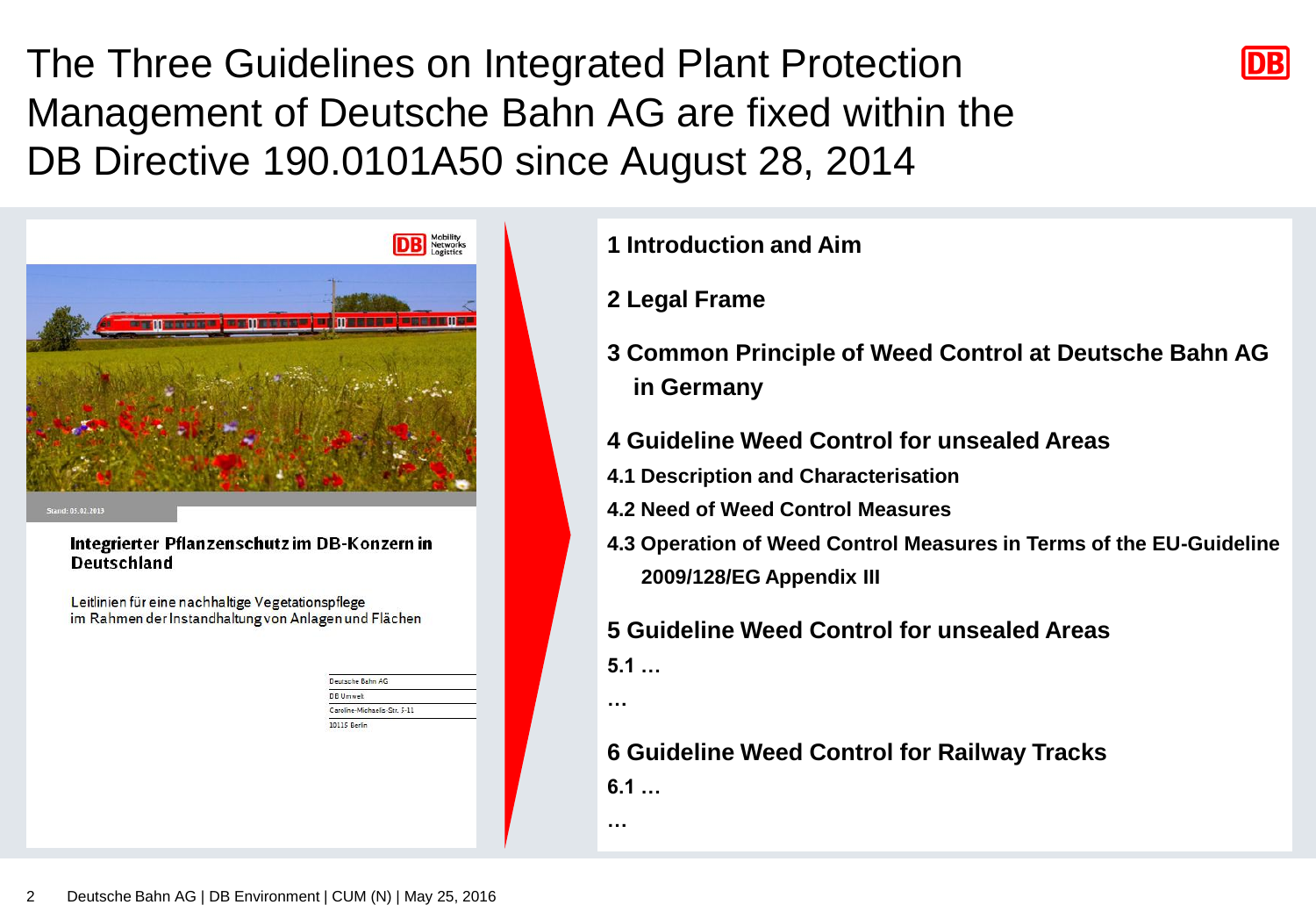### **Introduction**

- Deutsche Bahn is one of the biggest land owners in Germany (approx. 1.100 km<sup>2</sup>):
	- Infrastructure Facilities like Railway Tracks, Railway Stations, Power Supply Facilities;
	- Areas, no longer used for Railway Transportation.

### **Plant Cover may**

- have positive Effects e. g. Stabilisation of Embankments and Dams;
- cause risks e. g. for a save Railway Traffic/ opposite the safety of Third Parties;
- in general only Herbicide free Measures are used for Weed Control Reasons exceptions are possible.

## **Aims of DB**

- establish a high transparency of Weed Control in Terms of the EU-Guideline 2009/128/EG beside an Agreement binding on the Contractors;
- contribute to the Aims of the National Action Plan for a sustainable Use of Plant Protection Products in Germany;
- underline its Role as a Pioneer in environmental Issues.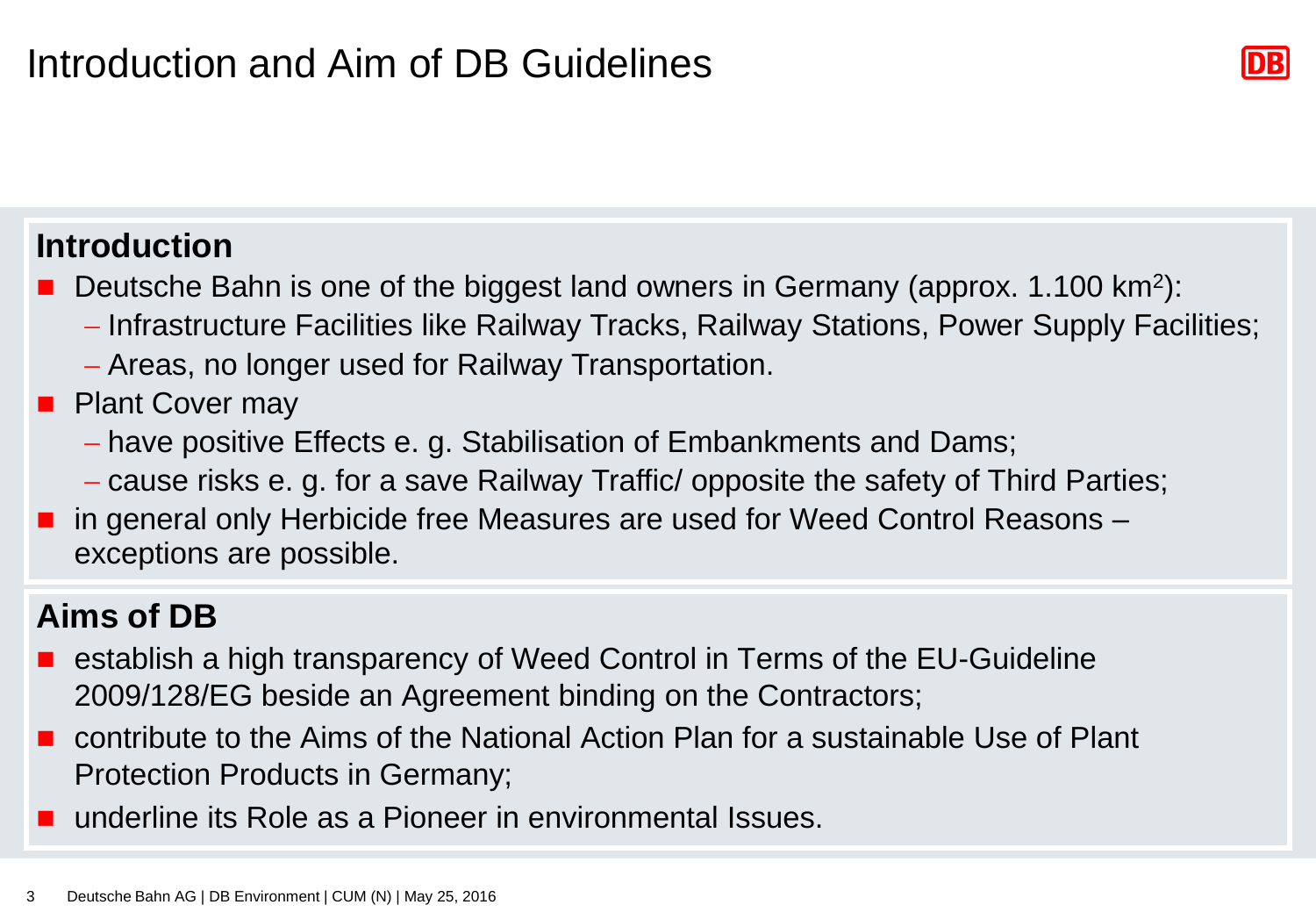# Weed Control includes several Steps and is based on two German Laws: Railway Act and Civil Code





- 1. Inspection of Areas and Facilities in terms of Vegetation by DB Staff or Contractors
- 2. Evaluation in three Steps: (1) Need of Weed Control Measures (2) Determine the suitable Measure (3) Consideration of recent Measures
- 3. Operative Planning (incl. Permissions) and **Processing**
- 4. Evaluation of Treatment/ Acceptance of Service by DB Staff
- 5. Documentation of processed Measures for future Planning and Communication **Activities**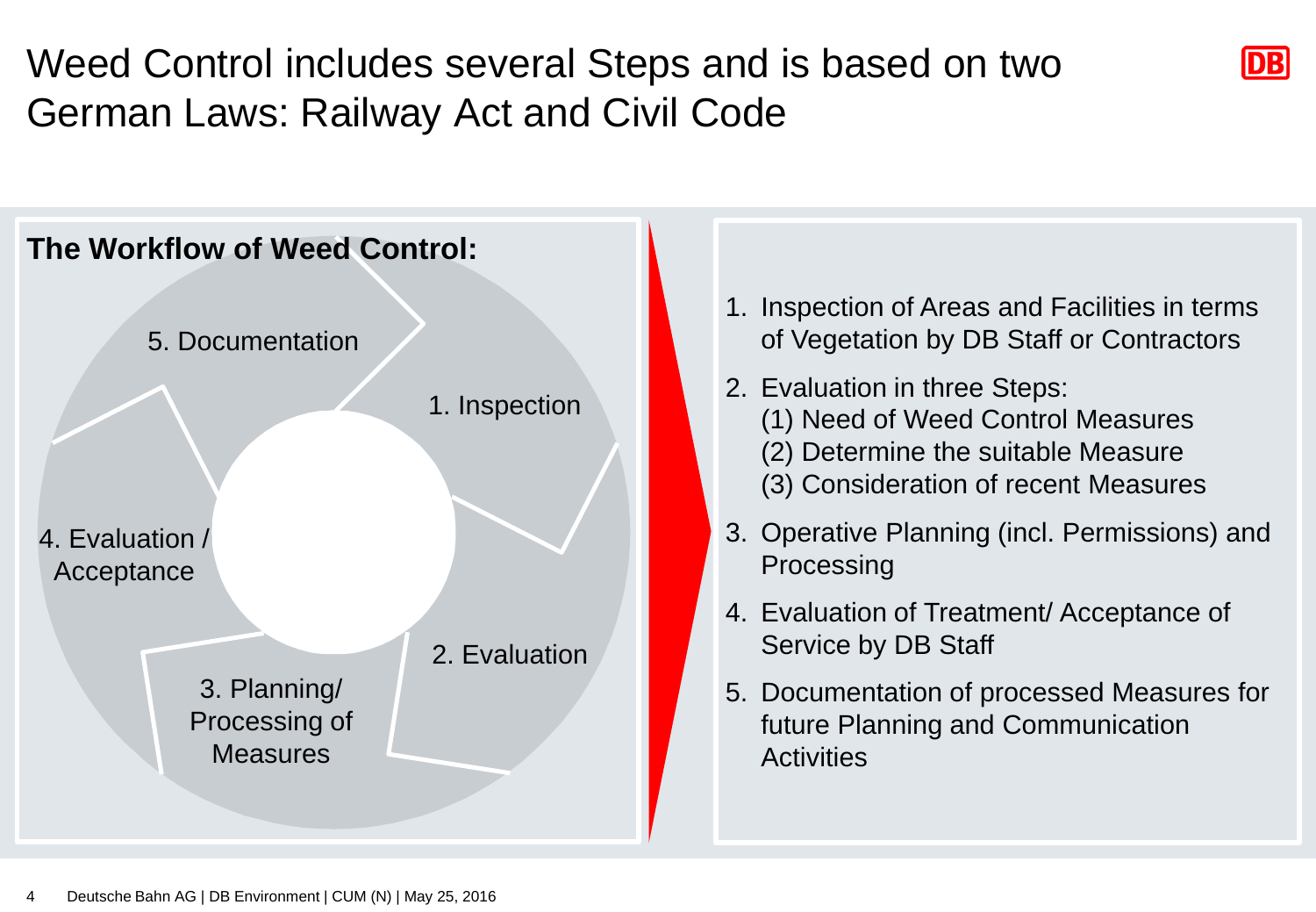## The Areas of DB in Germany are divided into three Sectors



| unsealed<br><b>Areas</b>        | all Areas without surface sealing outside the Railway<br>Tracks like dams, embankments, incisions, rail<br>triangles, forest areas, green lands, urban or other<br>fallow lands,                                                                          |
|---------------------------------|-----------------------------------------------------------------------------------------------------------------------------------------------------------------------------------------------------------------------------------------------------------|
| sealed Areas                    | All Areas with sealed surfaces outside the Railway<br>Tracks like water bounded surfaces, flagging, bitumen<br>or concrete slab<br>Example: duty stroke, walk paths, Parking places,<br>storage areas, Platforms in Stations, emergency<br>place, $\dots$ |
| <b>Railway</b><br><b>Tracks</b> | Main Tracks of open lines (single or double track line);<br>Main Tracks within platforms;<br>Side Tracks within shunting yards or trans-shipment<br>centre                                                                                                |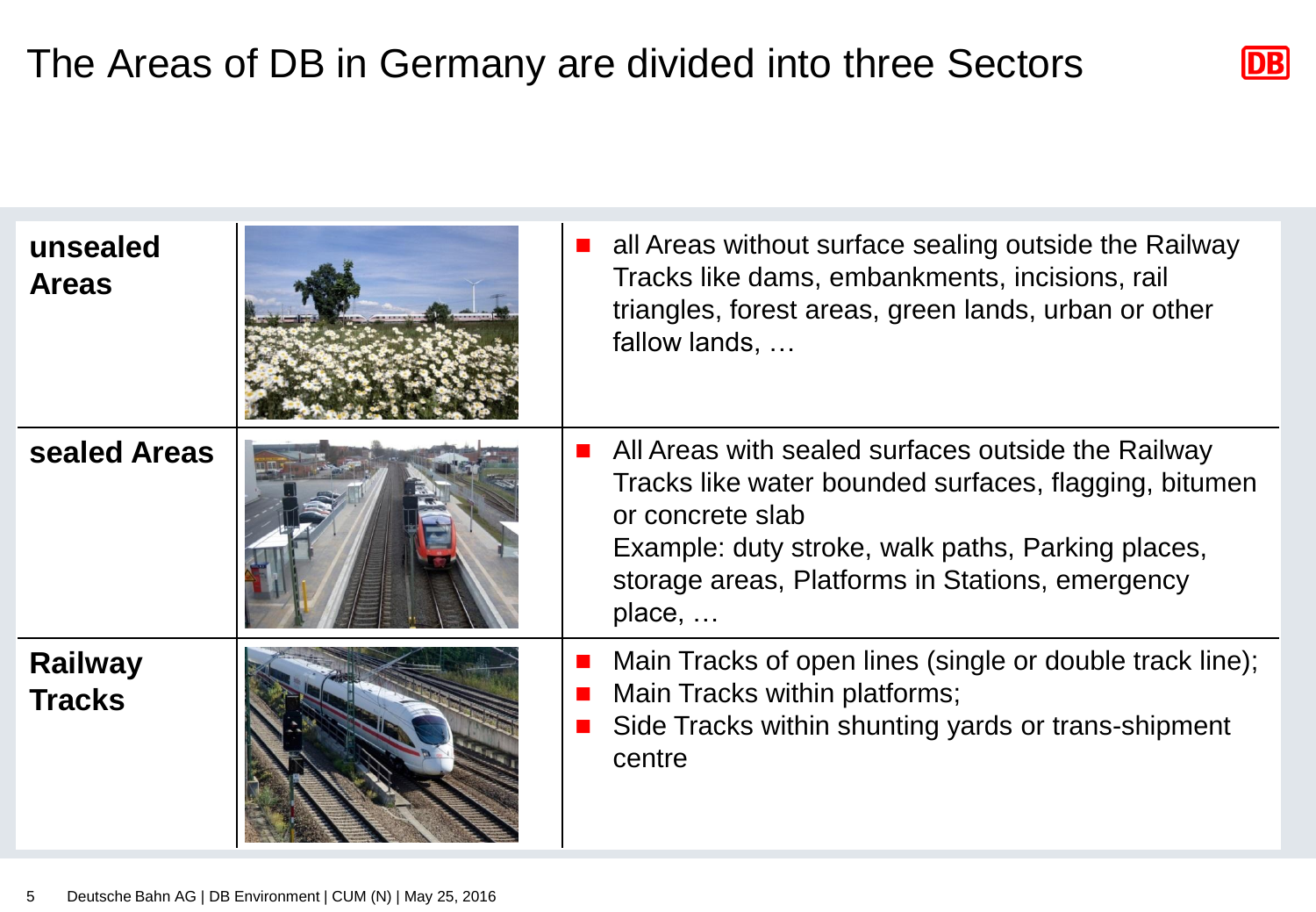# The Need of Processing Weed Control Measures is a Result out of the Demands from the different Areas



| unsealed<br><b>Areas</b>        | ■ Underrun minimum distances of operational facilities,<br>traffic areas, electrical installations,<br>occupational health and safety<br>Occurrence of Pest                                                             |
|---------------------------------|-------------------------------------------------------------------------------------------------------------------------------------------------------------------------------------------------------------------------|
| sealed Areas                    | operational safety e.g. support structure<br>safety to traffic e. g. within public walking paths und<br>places<br>operator protection and occupational health and safety<br>Construction protection e. g. Tunnel portal |
| <b>Railway</b><br><b>Tracks</b> | sighting distance<br>occupational health and safety<br><b>Track quality</b><br><b>Frost instability</b><br>Life span of railway tracks                                                                                  |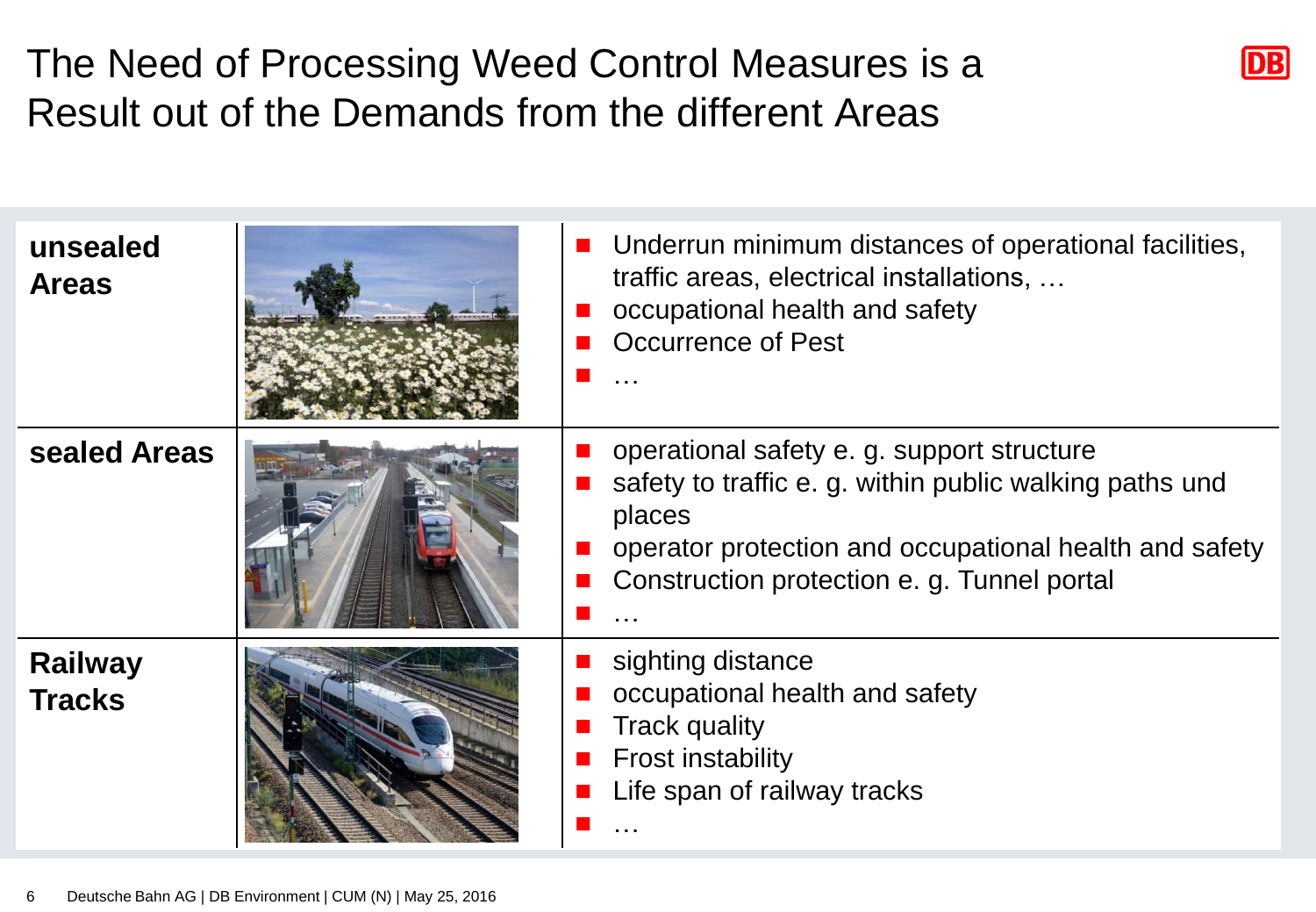## The Weed Control measures depend on the characteristic of the area treated

| unsealed<br><b>Areas</b>        | Mechanical measures like Mowing, Mulching,<br>(Motor) saws,<br>Thermal Measures like Infrared,<br>in single cases chemical Measures like Herbicides<br>against Giant Hogweed, Ambrosia e. g.<br>Experimental stage: Cover with different materials |
|---------------------------------|----------------------------------------------------------------------------------------------------------------------------------------------------------------------------------------------------------------------------------------------------|
| sealed Areas                    | Mechanical Measures like Mowing, Chipping,<br>Thermal Measures like Infrared, Flaming,<br>in single cases constructive Measures like low<br>percentage of interstices in flagging areas, sealing the<br>surfaces,                                  |
| <b>Railway</b><br><b>Tracks</b> | <b>Chemical Measures</b> with Spraying Train, Two-Way-<br>Vehicle or Backpack Spraying                                                                                                                                                             |

 $DB$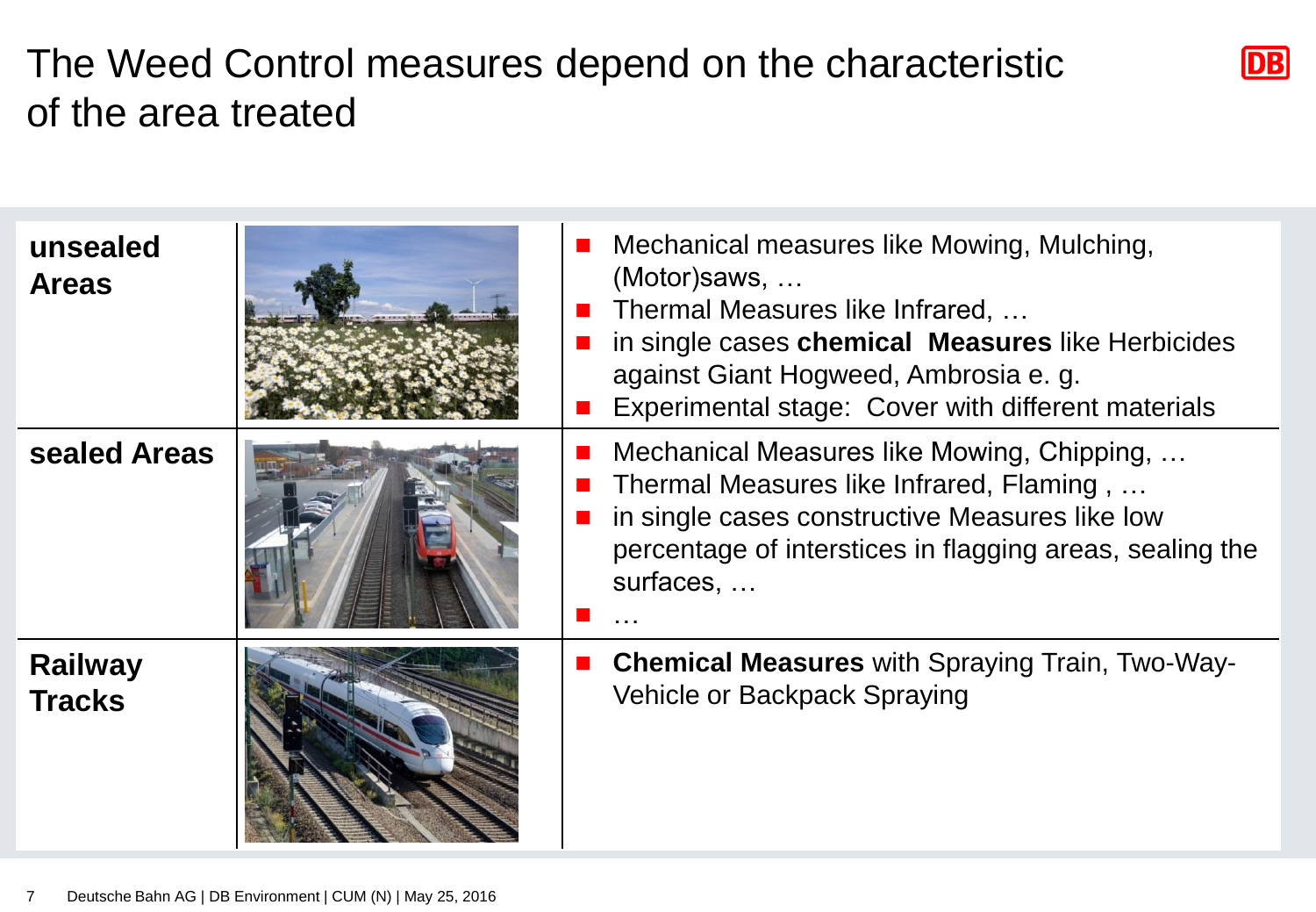